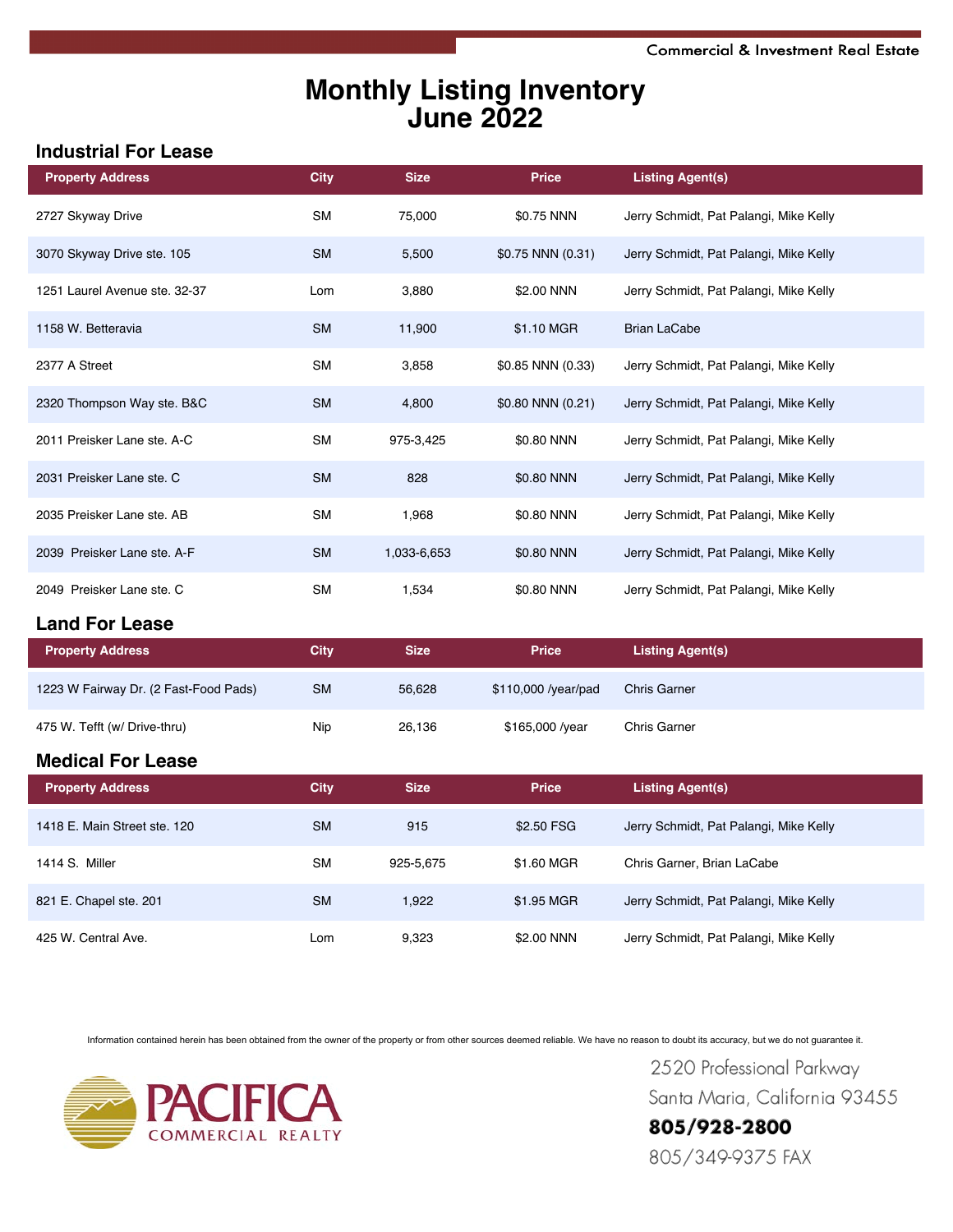### **Office For Lease**

| <b>Property Address</b>           | <b>City</b> | <b>Size</b> | <b>Price</b>      | <b>Listing Agent(s)</b>                  |
|-----------------------------------|-------------|-------------|-------------------|------------------------------------------|
| 850 E. Stowell                    | <b>SM</b>   | 10,000      | \$1.00 MGR        | Jerry Schmidt, Pat Palangi, Mike Kelly   |
| 402 E Main                        | <b>SM</b>   | 1,800-5,000 | \$2.00 NNN        | Mike Kelly, Chris Garner                 |
| 3596 Skyway Drive                 | <b>SM</b>   | 2,202       | \$1.75 MGR        | Chris Garner, Brian LaCabe               |
| 1525 East Main Street             | SM          | 17,323      | \$1.25 NNN        | Jerry Schmidt, Pat Palangi, Mike Kelly   |
| 1418 E. Main Street ste. 120      | <b>SM</b>   | 915         | \$2.50 FSG        | Jerry Schmidt, Pat Palangi, Mike Kelly   |
| 1414 S. Miller                    | SM          | 925-5,675   | \$1.60 MGR        | Chris Garner, Brian LaCabe               |
| 2861 Airpark                      | <b>SM</b>   | 13,462      | \$1.75 NNN        | Jerry Schmidt, Pat Palangi, Mike Kelly   |
| 2131 10th Street                  | LO          | 650         | \$1.25 MGR        | <b>Chris Garner</b>                      |
| 550 E. Betteravia ste. D          | <b>SM</b>   | 3,510       | \$2.00 NNN (0.70) | Chris Garner, Brian LaCabe               |
| 3201 Airpark ste. 207             | <b>SM</b>   | 4,901       | \$1.75 FSG        | Jerry Schmidt, Pat Palangi, Mike Kelly   |
| 1660 S. Broadway                  | <b>SM</b>   | 3,000       | \$1.00 MGR        | Jerry Schmidt, Pat Palangi, Mike Kelly   |
| 991 Bennett Avenue                | AG          | 16,250      | \$1.55 NNN        | Jerry Schmidt, Pat Palangi, Mike Kelly   |
| 218 - 222 Carmen Lane ste. 201    | <b>SM</b>   | 800         | \$1.25 NNN (0.38) | Jerry Schmidt, Pat Palangi, Mike Kelly   |
| 425 W. Central Ave.               | Lom         | 9,323       | \$2.00 NNN        | Jerry Schmidt, Pat Palangi, Mike Kelly   |
| 2325 Skyway Drive ste. C, D, E, F | <b>SM</b>   | 1,375-4,875 | \$1.35 MGR        | Jerry Schmidt, Pat Palangi, Mike Kelly   |
| 2959 Professional Pkwy ste. B     | <b>SM</b>   | 2,350       | \$1.75 NNN        | <b>Chris Garner</b>                      |
| 1105 E. Foster Road ste. C, G, H  | <b>SM</b>   | 814-1,035   | \$1.85 MGR        | Jerry Schmidt, Pat Palangi, Mike Kelly   |
| 3680 & 3710 Broad Street          | <b>SLO</b>  | 1,200-2,200 | \$1.75 MMGR       | <b>Chris Garner</b>                      |
| <b>Retail For Lease</b>           |             |             |                   |                                          |
| <b>Property Address</b>           | <b>City</b> | <b>Size</b> | <b>Price</b>      | <b>Listing Agent(s)</b>                  |
| 8681 - 8759 El Camino Real        | Atas        | 1,400-3,265 | \$1.30 NNN (0.30) | Chris Garner, Brian LaCabe               |
| 4869 S. Bradley Road              | SM          | 1,420       | <b>INQUIRE</b>    | Chris Garner, Brian LaCabe               |
| 1335 S Bradley                    | SM          | 30,000      | <b>INQUIRE</b>    | Jerry Schmidt, Pat Palangi, Chris Garner |

Information contained herein has been obtained from the owner of the property or from other sources deemed reliable. We have no reason to doubt its accuracy, but we do not guarantee it.



2520 Professional Parkway Santa Maria, California 93455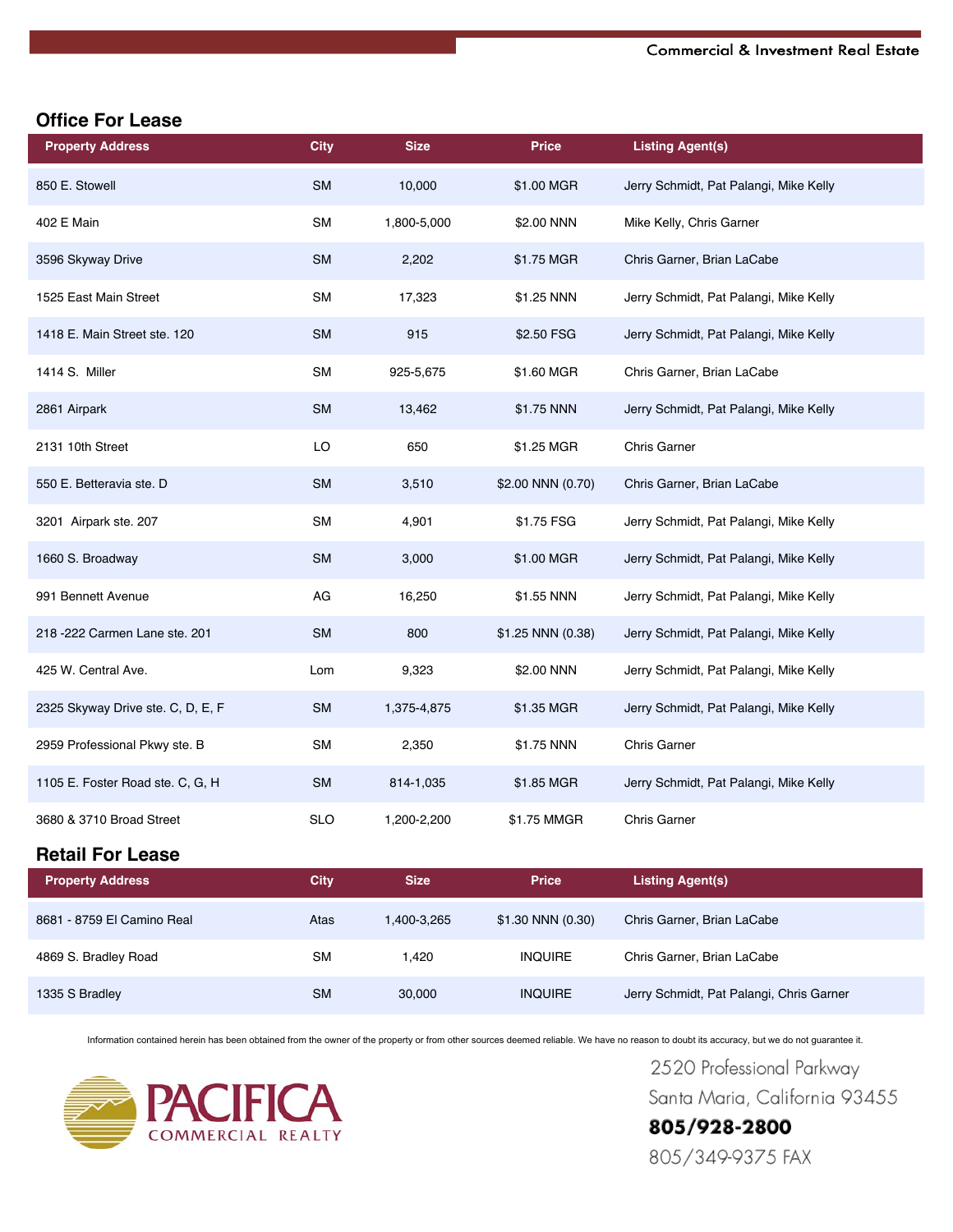#### **Commercial & Investment Real Estate**

| 402 E Main                                           | <b>SM</b>   | 1,800-5,000 | \$2.00 NNN          | Mike Kelly, Chris Garner               |
|------------------------------------------------------|-------------|-------------|---------------------|----------------------------------------|
| 1133 - 1145 North H Street                           | Lom         | 1,000-1,650 | \$1.15 - \$2.50 NNN | <b>Brian LaCabe</b>                    |
| 3596 Skyway Drive                                    | SM          | 2,202       | \$1.75 MGR          | Chris Garner, Brian LaCabe             |
| 1223 W Fairway Dr. (2 Fast-Food Pads)                | <b>SM</b>   | 56,628      | \$110,000 /year/pad | <b>Chris Garner</b>                    |
| 1423 S. Bradley                                      | SM          | 7,000       | \$2.50 NNN          | Jerry Schmidt, Chris Garner            |
| 1431 S. Bradley                                      | <b>SM</b>   | 10,600      | \$2.50 NNN          | Jerry Schmidt, Chris Garner            |
| 550 E. Betteravia ste. D                             | <b>SM</b>   | 3,510       | \$2.00 NNN (0.70)   | Chris Garner, Brian LaCabe             |
| 1600-1628 W. Grand                                   | GB          | 1,154-1,420 | \$1.50 NNN (0.45)   | Chris Garner, Brian LaCabe             |
| 1300 Blk N H Street                                  | Lom         | 1,500       | \$1.15 NNN (0.40)   | <b>Brian LaCabe</b>                    |
| West Betteravia & Walker Avenue (with<br>drive-thru) | <b>SM</b>   | 2,500       | <b>INQUIRE</b>      | <b>Chris Garner</b>                    |
| 401 Shell Beach Rd. (restaurant)                     | PB          | 4,230       | \$3.75 NNN          | Chris Garner                           |
| 401 Shell Beach Rd. (retail)                         | PB          | 1,054       | \$3.75 NNN          | <b>Chris Garner</b>                    |
| 700 E Main Street ste. 101                           | SM          | 1,727       | \$1.00 MGR          | <b>Brian LaCabe</b>                    |
| 475 W. Tefft (w/ Drive-thru)                         | <b>NL</b>   | 2,000       | <b>INQUIRE</b>      | <b>Chris Garner</b>                    |
| 116 E. Branch Street                                 | AG          | 1,500       | \$2.07 MGR          | Chris Garner, Brian LaCabe             |
| 3680 & 3710 Broad Street                             | <b>SLO</b>  | 1,200-2,200 | \$1.75 MMGR         | <b>Chris Garner</b>                    |
| <b>Industrial For Sale</b>                           |             |             |                     |                                        |
| <b>Property Address</b>                              | <b>City</b> | <b>Size</b> | <b>Price</b>        | <b>Listing Agent(s)</b>                |
| 211 W Betteravia Rd                                  | <b>SM</b>   | 4,000       | \$815,000           | Jerry Schmidt, Pat Palangi, Mike Kelly |
| 1071 Highland Way                                    | GB          | 1,075       | \$625,000           | <b>Brian LaCabe</b>                    |
| 151 Obispo Street (Pending)                          | Gua         | 61,490      | \$7,950,000         | Jerry Schmidt, Pat Palangi, Mike Kelly |
| 285 Dal Porto Lane                                   | <b>SM</b>   | 3,000       | \$795,000           | Jerry Schmidt, Pat Palangi, Mike Kelly |
| <b>Investment For Sale</b>                           |             |             |                     |                                        |
| <b>Property Address</b>                              | <b>City</b> | <b>Size</b> | <b>Price</b>        | <b>Listing Agent(s)</b>                |
| 197 W. Grand Ave.                                    | GB          | 6,000       | \$2,300,000         | Jerry Schmidt, Pat Palangi, Mike Kelly |

Information contained herein has been obtained from the owner of the property or from other sources deemed reliable. We have no reason to doubt its accuracy, but we do not guarantee it.



2520 Professional Parkway Santa Maria, California 93455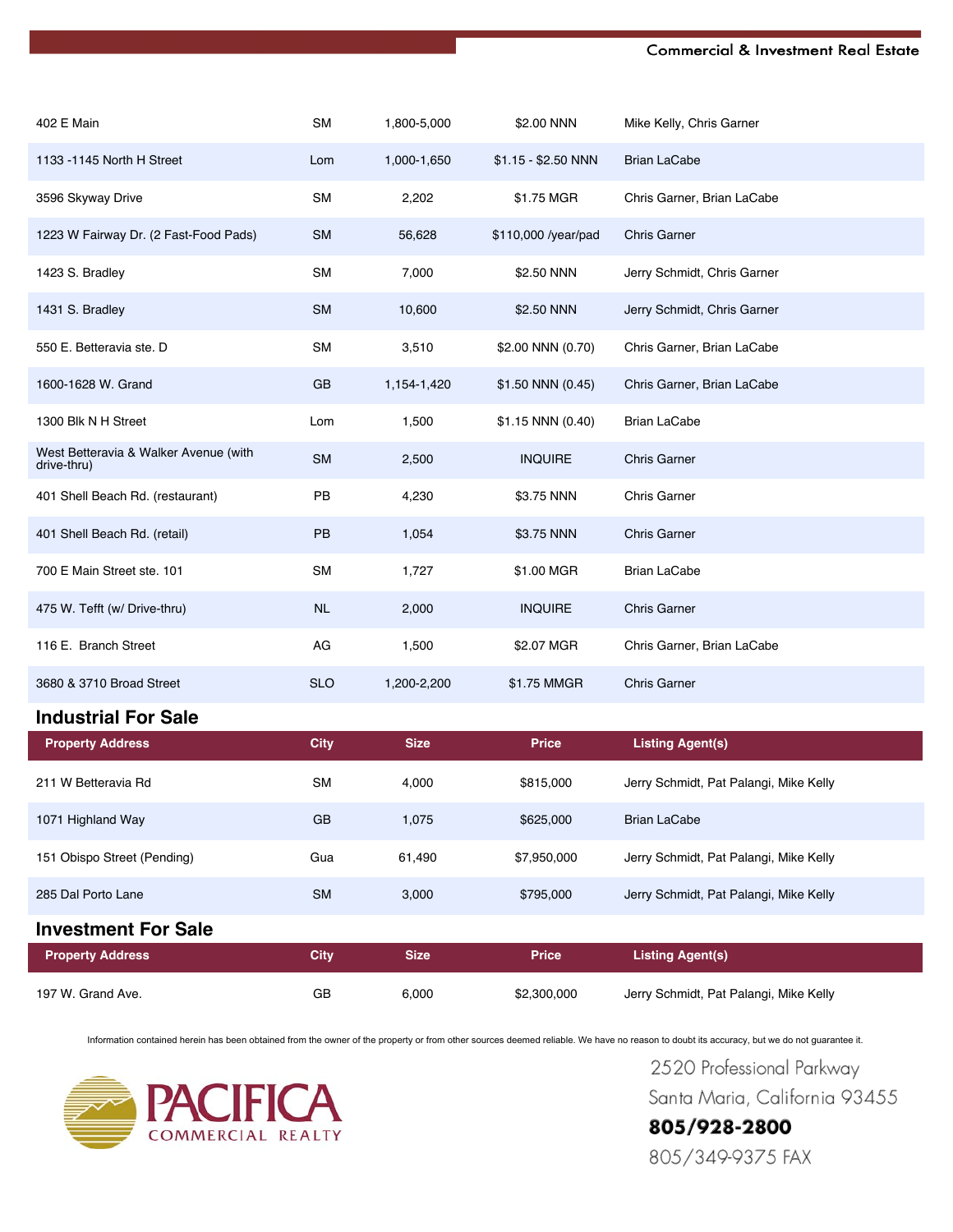#### **Commercial & Investment Real Estate**

| 1604 - 1606 E. Clark Ave.       | <b>SM</b>   | 9,299       | \$7,875,000  | Jerry Schmidt, Pat Palangi, Mike Kelly  |
|---------------------------------|-------------|-------------|--------------|-----------------------------------------|
| 1745 N. Broadway                | <b>SM</b>   | 4,720       | \$3,850,000  | Chris Garner, Brian LaCabe              |
| <b>Land For Sale</b>            |             |             |              |                                         |
| <b>Property Address</b>         | <b>City</b> | <b>Size</b> | <b>Price</b> | <b>Listing Agent(s)</b>                 |
| 116 W Enos Drive                | <b>SM</b>   | 12,632      | \$495,000    | <b>Brian LaCabe</b>                     |
| W Betteravia Rd. & E St.        | <b>SM</b>   | 365,904     | \$2,950,000  | Jerry Schmidt, Pat Palangi, Mike Kelly  |
| W Betteravia Rd. & E St.        | <b>SM</b>   | 222,156     | \$1,670,000  | Jerry Schmidt, Pat Palangi, Mike Kelly  |
| Betteravia & Black Road         | <b>SM</b>   | 457,380     | \$2,400,000  | Jerry Schmidt, Pat Palangi, Mike Kelly  |
| 197 W. Grand Ave.               | GB          | 6,000       | \$2,300,000  | Jerry Schmidt, Pat Palangi, Mike Kelly  |
| 1331 E. Foster Road (In Escrow) | <b>SM</b>   | 180,000     | \$1,350,000  | Jerry Schmidt, Pat Palangi, Mike Kelly  |
| 526 E. Plaza Drive              | <b>SM</b>   | 208,217     | \$2,500,000  | Jerry Schmidt, Pat Palangi, Mike Kelly  |
| 1100 Blk. S. Blosser Road       | <b>SM</b>   | 79,715      | \$1,500,000  | Jerry Schmidt, Mike Kelly, Brian LaCabe |
| 1223 W. Fairway Dr.             | <b>SM</b>   | 56,628      | \$1,650,000  | <b>Chris Garner</b>                     |
| 725 South Depot                 | <b>SM</b>   | 255,261     | \$3,100,000  | Jerry Schmidt, Pat Palangi, Mike Kelly  |
| 5175 S. Bradley                 | <b>SM</b>   | 303,178     | \$1,500,000  | Jerry Schmidt, Pat Palangi, Mike Kelly  |
| <b>Medical For Sale</b>         |             |             |              |                                         |
| <b>Property Address</b>         | <b>City</b> | <b>Size</b> | <b>Price</b> | <b>Listing Agent(s)</b>                 |
| 425 W. Central Ave.             | Lom         | 18,736      | \$4,750,000  | Jerry Schmidt, Pat Palangi, Mike Kelly  |
| <b>Office For Sale</b>          |             |             |              |                                         |
| <b>Property Address</b>         | <b>City</b> | <b>Size</b> | <b>Price</b> | <b>Listing Agent(s)</b>                 |
| 115 S Seventh                   | Lom         | 12,000      | \$1,290,000  | Jerry Schmidt, Pat Palangi, Mike Kelly  |
| 402 E. Main                     | SM          | 3,610       | \$1,550,000  | Mike Kelly, Chris Garner                |
| 821 E. Chapel ste. 201          | SM          | 1,922       | \$499,000    | Jerry Schmidt, Pat Palangi, Mike Kelly  |
| 425 W. Central Ave.             | Lom         | 18,736      | \$4,750,000  | Jerry Schmidt, Pat Palangi, Mike Kelly  |

Information contained herein has been obtained from the owner of the property or from other sources deemed reliable. We have no reason to doubt its accuracy, but we do not guarantee it.



2520 Professional Parkway Santa Maria, California 93455